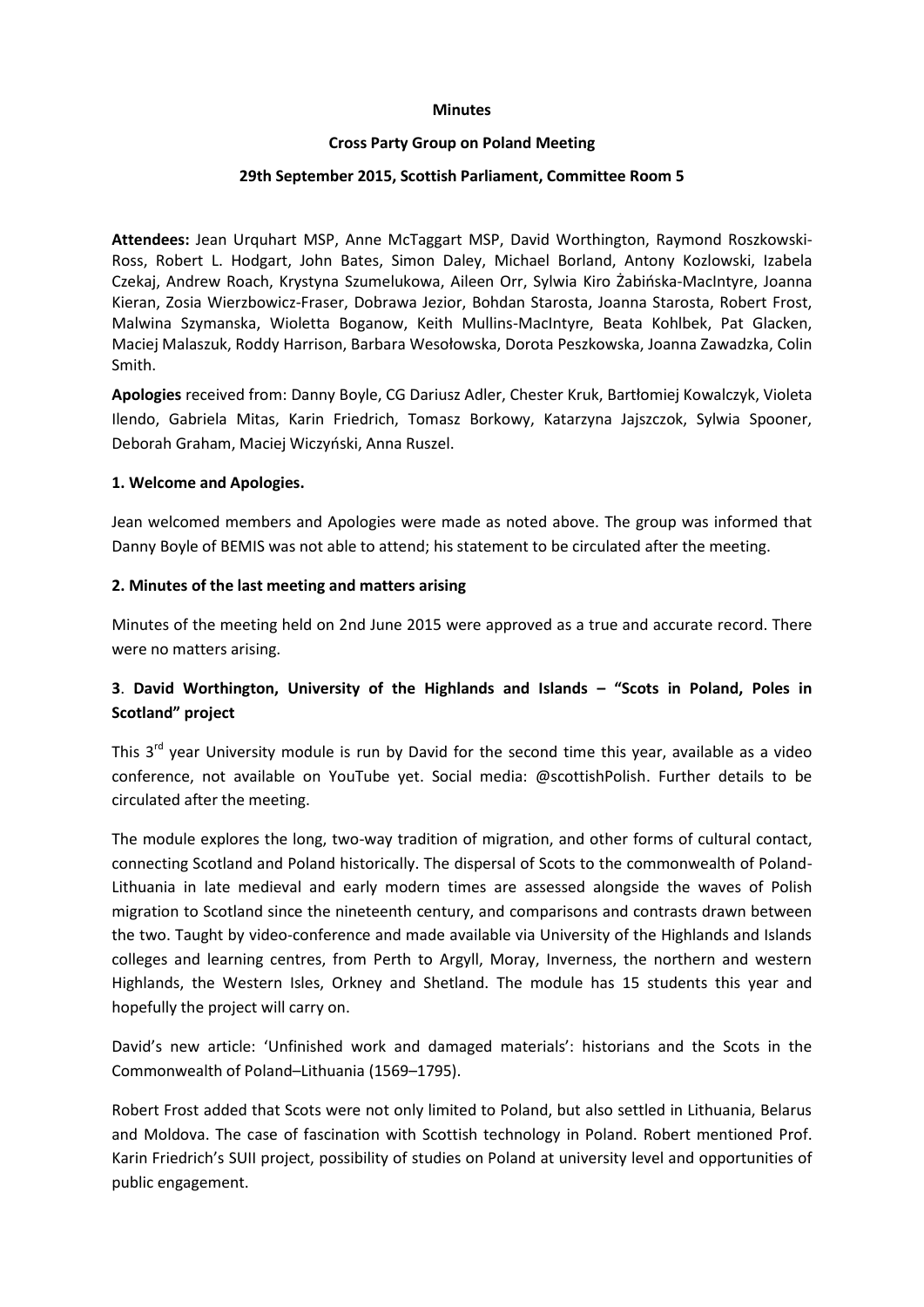Lobbying at the Scottish Parliament, idea of a spring event for Polish Saturday schools was discussed - it was suggested that party politics will become increasingly important from January on, so that could be a good date of the event.

## **4. Subcommittees reports (as applicable)**

### - **Education sub group**

Zosia Wierzbowicz-Fraser informed the group about the event she attended dedicated to the 1+2 Language strategy, held at the Scottish Parliament on 24 September. Minister Allan was present at the event and said to get back to the CPG on Poland as soon as possible regarding our previous enquiry.

Andrew Roach announced an event for Polish teachers and parents to be held in Glasgow on 25 October to present the work of the Education group and discuss the following matters: SQA and AQA qualifications in Polish, registration with GTCS of Polish teachers and introducing Polish to Primary schools in Scotland as part of the 1+2 Language strategy. Publicity and funding needed for the event.

Polish Schools Exhibition at the Parliament - Jean to enquire whether the exhibition space is available in January.

Joanna Zawadzka informed the group members about two new projects aimed at young people:

1) Modern Apprenticeship project run by the Fife Migrants Forum aiming at supporting young migrant people in employment, education and training; project involves a series of information events and one to one support sessions. A drop-in centre in run Kirkcaldy, sessions also to be held in Edinburgh, Glasgow and Fife.

2) European Project for young people in Scotland, Hungary and Iceland, aiming at indentifying barriers to integration. Suggestions and input regarding both projects welcomed.

Anne McTaggart MSP suggested promoting Modern Apprenticeship project through MSPs.

### - **Support sub group**

An update on ongoing activities of the Support group was given by Sylwia Kiro Żabińska-MacIntyre:

1) The first part of the See Mee campaign, designed to address the issues of suicide and mental health problems among the members of the Polish community proved to be successful and consisted of media campaign, workshops, recruiting community champions, producing leaflets and a fundraising ceilidh. Members of the committee currently involved in preparing another event - an awareness raising week around depression (Let's Talk about Depression) planned for the last week in November and consisting of workshops, presentations of self-help tools, lectures, radio broadcasts and free consultations with therapists.

2) PPN - Polish Psychologists and Psychotherapists' Networking Group met twice since the last Cross-Party Group, discussing current issues.

3) Feniks Support Services has been running a Mum and Toddler Group for Polish mums who would otherwise feel isolated in their communities. The group currently meets in Gorgie, however Feniks is thinking of starting another one in Leith as well.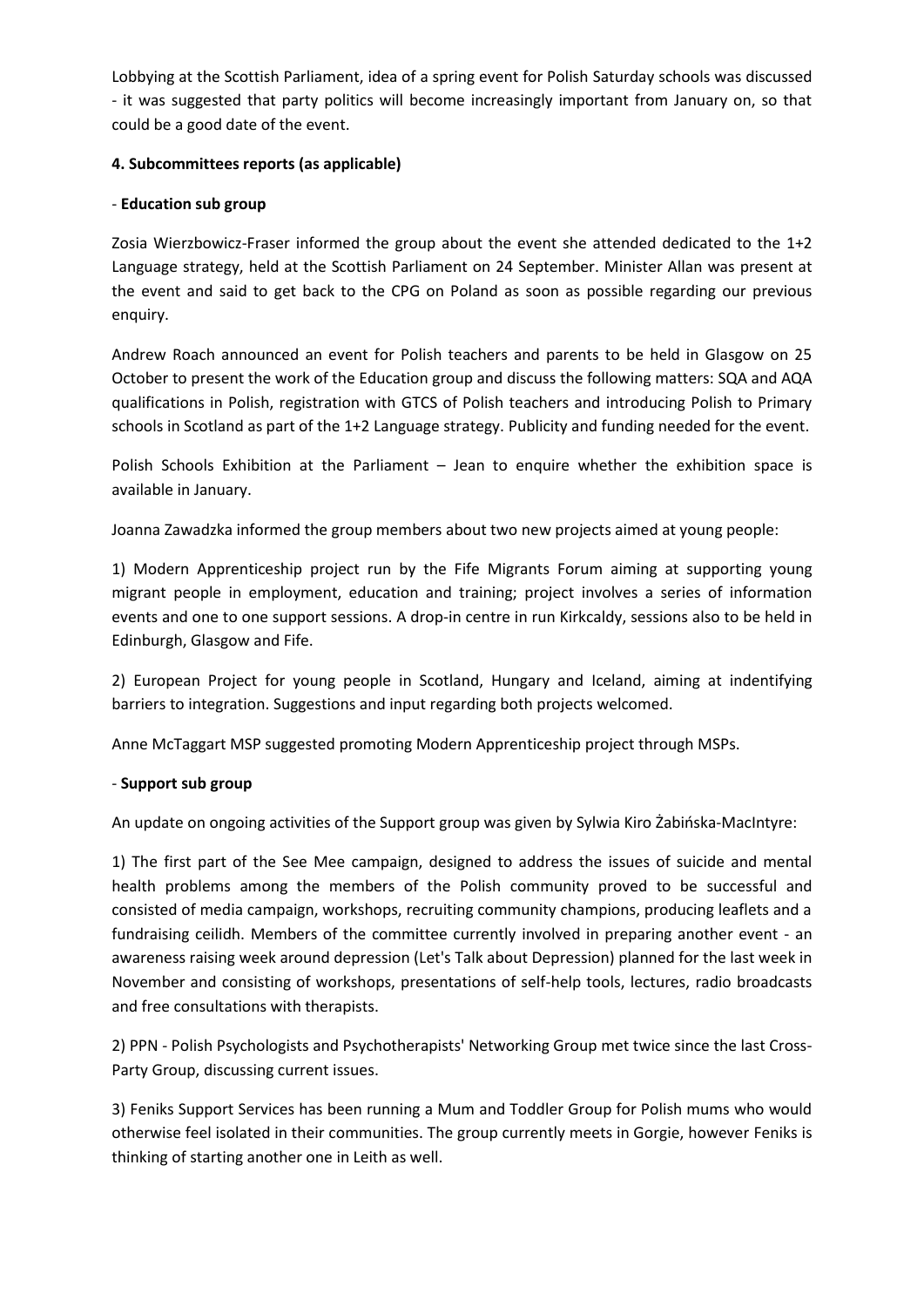4) Conversation Cafe Project, a series of 3 sessions per week in different venues in Leith (Out of the Blue, Punjabi Junction and a Polish venue Yellow Bench). It is focuses on making everybody and feel welcome, providing opportunity to find new friends and take parts in activities prepared by a range of organisations.

5) The committee is currently addressing Domestic Abuse in the Polish community (signalled by clients coming for counselling, members of the mums group, clients receiving support from Edinburgh Women's Aid and its court-oriented project EDDACS) and lack of funding for counselling and support in general.

### - **Culture sub group**

Kiro gave an update on the Scottish Polish Cultural Association organising the Kraków Christmas Crib event on 5 December at Lauriston Hall to comprise a crib building workshop for children, an exhibition and a reception. The event is organised as part of Edinburgh-Krakow partnership and funded by the Consulate General of the Republic of Poland in Edinburgh and BEMIS - Year of Food and Drink. More details to follow.

Izabela Czekaj informed the group about a newly created History Club in Glasgow, further details on its calendar of events to follow.

### - **Business sub group**

Dobrawa informed the group about the Polish-Scottish Business Forum organised by the Polish Business Link on 27 November in Edinburgh to raise the profile of Polish entrepreneurs in Scotland and to highlight their contribution to the British economy and provide an opportunity to learn how Polish entrepreneurs can finance their business growth, as well as how to work with banks and other financial institutions. The event also aims to present export opportunities in Poland. The British Polish Chamber of Commerce will outline export opportunities and present the services it offers to UK companies interested in entering Polish market and provide the audience with helpful information and business insight and help create a network of Polish entrepreneurs in the UK, as well as UK exporters interested in developing business in Poland.

CPG member organisations offered two complimentary tickets for the Forum. Interested members to contact Dobrawa about the tickets.

### **5. Fundraising**

**1) Wojtek Memorial Trust** - Maciej Malaszuk updated the group that the unveiling of the statue of Wojtek will take place on 7<sup>th</sup> November in Princes Street Gardens just after the One o'clock Gun at Edinburgh Castle. The Wojtek Memorial Trust is still fundraising. Among other honourable guests, WMT has invited to the unveiling Prof. Wojciech Narębski, one of the few remaining Polish veterans.

Registration via WMT website required to attend the unveiling. Children also allowed to attend.

Programme of the accompanying events to be announced shortly.

**2) General Stanislaw Maczek Memorial Trust** – Roddie Harrison spoke on behalf of the Trust and informed the group that their and leaflets would be ready shortly. Roddie had a meeting with the sculptor who designed the project of the bench. A clay model of the statue to be prepared as soon as there is an agreement on the inscription for the statue.